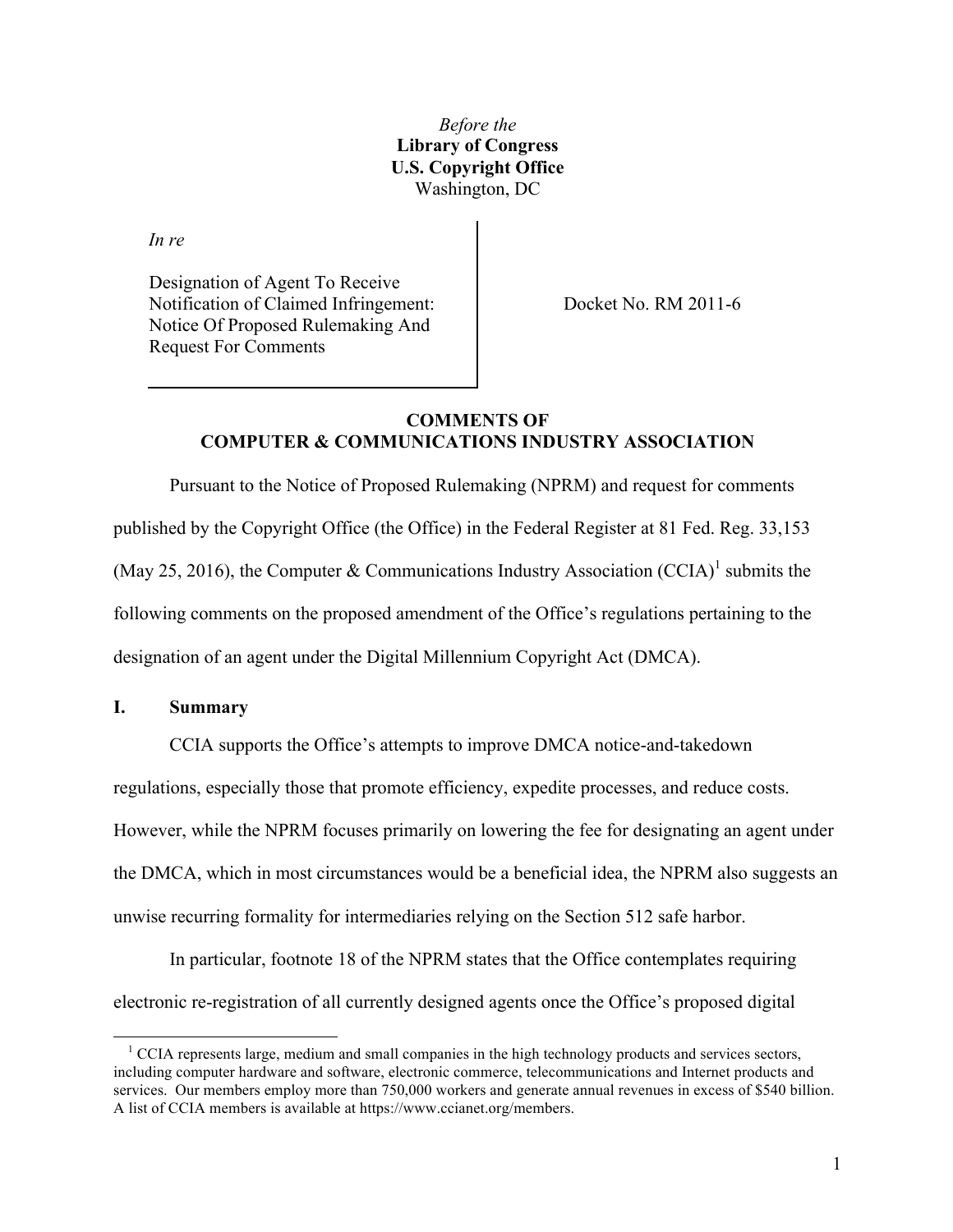database is released. It also suggests that online services would be required to subsequently renew such designations every three years. CCIA argues here as it did in 2011 that such a rule would be inconsistent with Section 512, would have negative implications for continued investment in the Internet industry, and would be ultimately unnecessary.

## **II. The Office has no statutory authority to impose mandatory renewal procedures once Section 512's requirements are met.**

The Office's proposed new compliance burdens are contrary to the text of Section 512, as well as stated Congressional intent. When the Office first suggested in its 2011 Notice of Proposed Rulemaking that registrations may expire in the future, CCIA stated in that docket that the Office possessed no statutory ability to "expire" existing registrations.<sup>2</sup> This is so because a Copyright Office regulation may not extend liability to an area where Congress, by statute, has explicitly refused to do so. Congress has changed nothing in Section 512 since 1998 to alter this. Nor does the statute permit the imposition of mandatory re-filing once Section 512's requirements have been initially met. As long as the contact information contained in a designation remains current, a service provider is in compliance with Section 512(c)(2)(A)  $\&$  $(B)$ .<sup>3</sup>

Because the Office is without authority to withdraw the liability limitations that Congress has provided once a service provider has satisfied the requirements of Section 512(c)(2), regulations to the contrary could lead to unnecessary litigation based on flawed technicalities. If the Office were to imply to the public that an otherwise DMCA-compliant service provider that had previously complied with Section 512(c)(2) were no longer eligible for the safe harbor, it

<sup>&</sup>lt;sup>2</sup> CCIA Comments, In the Matter of Designation of Agent to Receive Notification of Claimed Infringement, Docket No. RM 2011-6 (Nov. 2011), *available at*

http://www.copyright.gov/docs/onlinesp/comments/2011/initial/CCIA.pdf.

<sup>&</sup>lt;sup>3</sup> The service provider's obligation is to publish a designated agent on its website, and convey that information to the Office. The manner in which the Office implements Section  $512(c)(2)$  is independent of the service provider's Section 512 compliance requirements.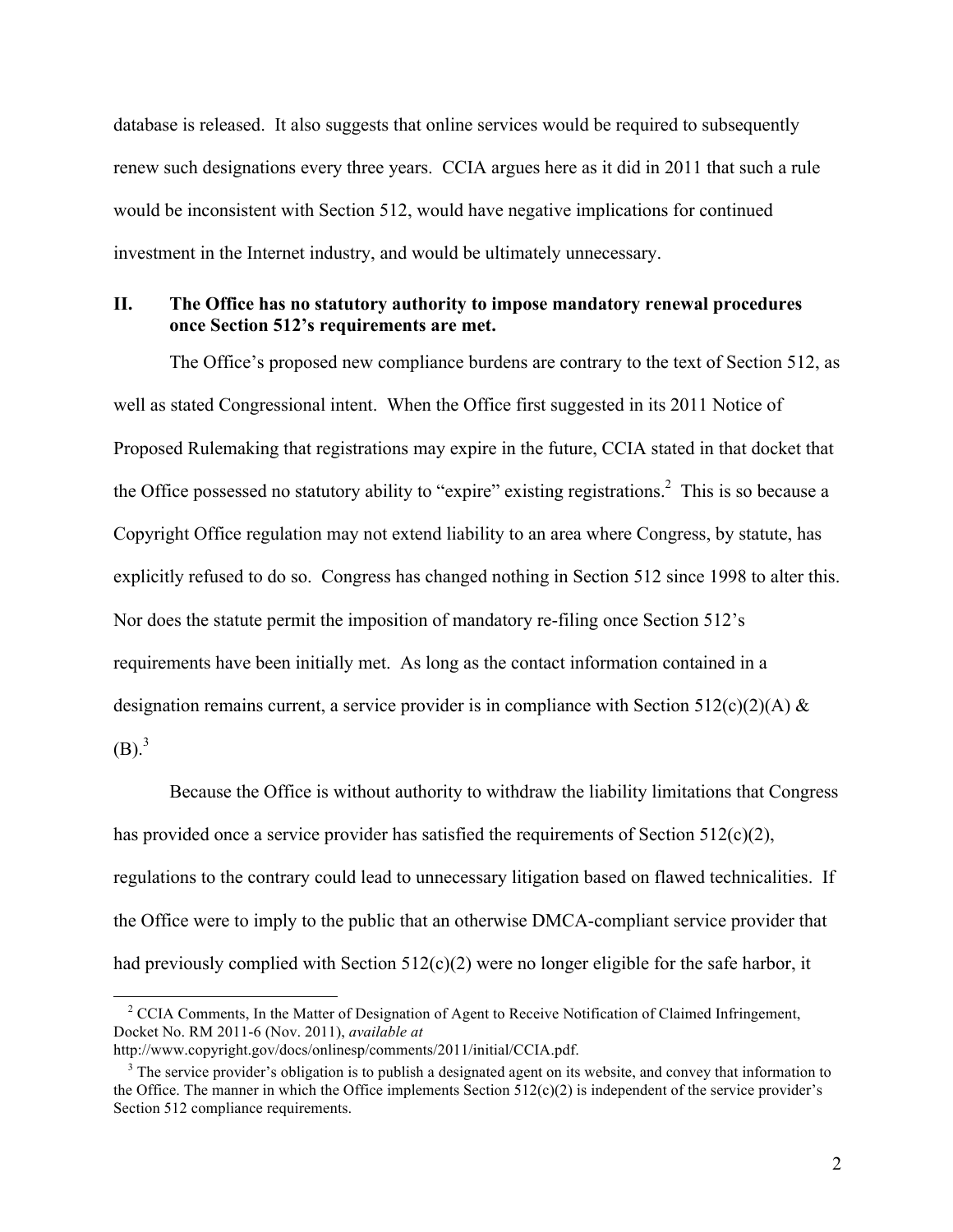might induce rights holders to file substantively deficient infringement actions on the basis that the service provider theoretically would not be in compliance with the DMCA. This result would be the opposite of what Congress intended in enacting the DMCA. Consistent with Congress's intent to foster cooperation between rights holders and service providers and to ensure efficient resolution of online infringements, the proper course would be to proceed with a takedown notice instead of filing a lawsuit.

## **III. The Office should not impose additional formalities and regulatory burdens on service providers, especially startups.**

The Office should not impose unnecessary recurring formalities on online services seeking to comply with the DMCA. The Section 512 compliance process is already cumbersome, with over a dozen independent prerequisites. This process is especially burdensome for startups and small businesses with limited resources (including independent creators, such as authors who run their own blog with comments), and can even be burdensome for larger companies with more resources. While efforts to input contact information in the Copyright Office database at a low cost are laudable, it would be unsound and inconsistent with Section 512 to attempt to revoke the safe harbors and impose liability on services that do not resubmit information to the Office which is already in the Office's possession.

This is not a hypothetical concern, as failure to comply with Section 512's designated agent requirement has proven to be a trap for the unwary. Otherwise complying with the safe harbor and processing takedown requests, but neglecting to appropriately designate with the Office an agent for receipt of Section 512 notices, has in fact led to loss of safe harbor

3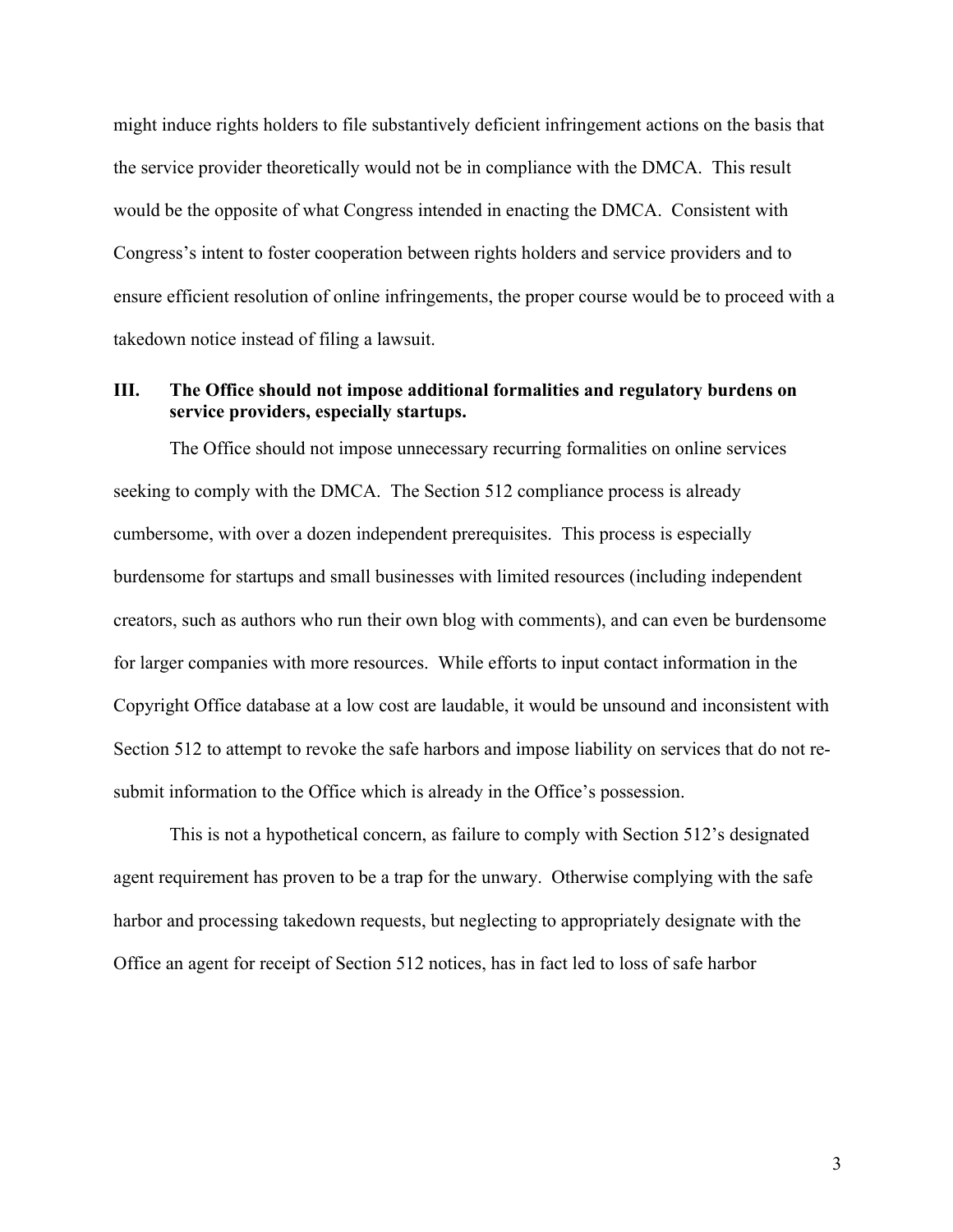protection.<sup>4</sup> At the same time, there is no evidence that the submission of copyright takedowns is being inhibited by incomplete Copyright Office database information. Indeed, in those cases where intermediaries have lost safe harbor protection due to formalistic compliance failures, plaintiffs had nevertheless succeeded in submitting takedowns, presumably using information on the intermediary's website.

A renewal requirement every three years (assuming the Office had such authority) would only exacerbate these compliance problems. Even for established companies, not to mention young startups, a recurring renewal requirement would present additional burdens on top of existing requirements, all in contravention of Congress's goals. Indeed, Congress intended the DMCA's safe harbor protections to foster, not stymie, innovation. The NPRM's proposal to require regular renewals would increase the barriers that smaller service providers face to retaining safe harbor protection, and would impede this objective.

Notably, there is substantial economic research demonstrating the widespread use of the DMCA, and a corresponding impact of the safe harbors on encouraging investment and innovation.<sup>5</sup> Given that imposing unnecessary formalities in order to qualify for the DMCA could inhibit this investment and innovation in new online communication platforms and services, the Office should reconsider any proposal to impose recurring compliance burdens on sites and services that otherwise uphold their statutory obligations under the DMCA.

<sup>4</sup> *See, e.g.*, *BWP Media USA, Inc. v. Hollywood Fan Sites LLC*, 115 F. Supp. 3d 397, 403 (S.D.N.Y. 2015) (defendant was not eligible for DMCA safe harbor, notwithstanding defendant having processed takedowns on multiple occasions from plaintiff, due to agent designation information not being available on Copyright Office website); *Perfect 10, Inc. v. Yandex N.V. et al.*, 2013 WL 1899851, at \*8 (N.D. Cal. May 7, 2013) (same).

<sup>5</sup> *See, e.g.*, Matthew Le Merle et al., *The Impact of U.S. Internet Copyright Regulations on Early-Stage Investment: A Quantitative Study* (Booz & Co. 2011), http://www.strategyand.pwc.com/media/uploads/Strategyand-Impact-US-Internet-Copyright-Regulations-Early-Stage-Investment.pdf; Josh Lerner, *The Impact of Copyright Policy Changes on Venture Capital Investment in Cloud Computing Companies* (Analysis Group 2011), http://www.analysisgroup.com/uploadedfiles/content/insights/publishing/lerner\_fall2011\_copyright\_policy\_vc\_inve stments.pdf.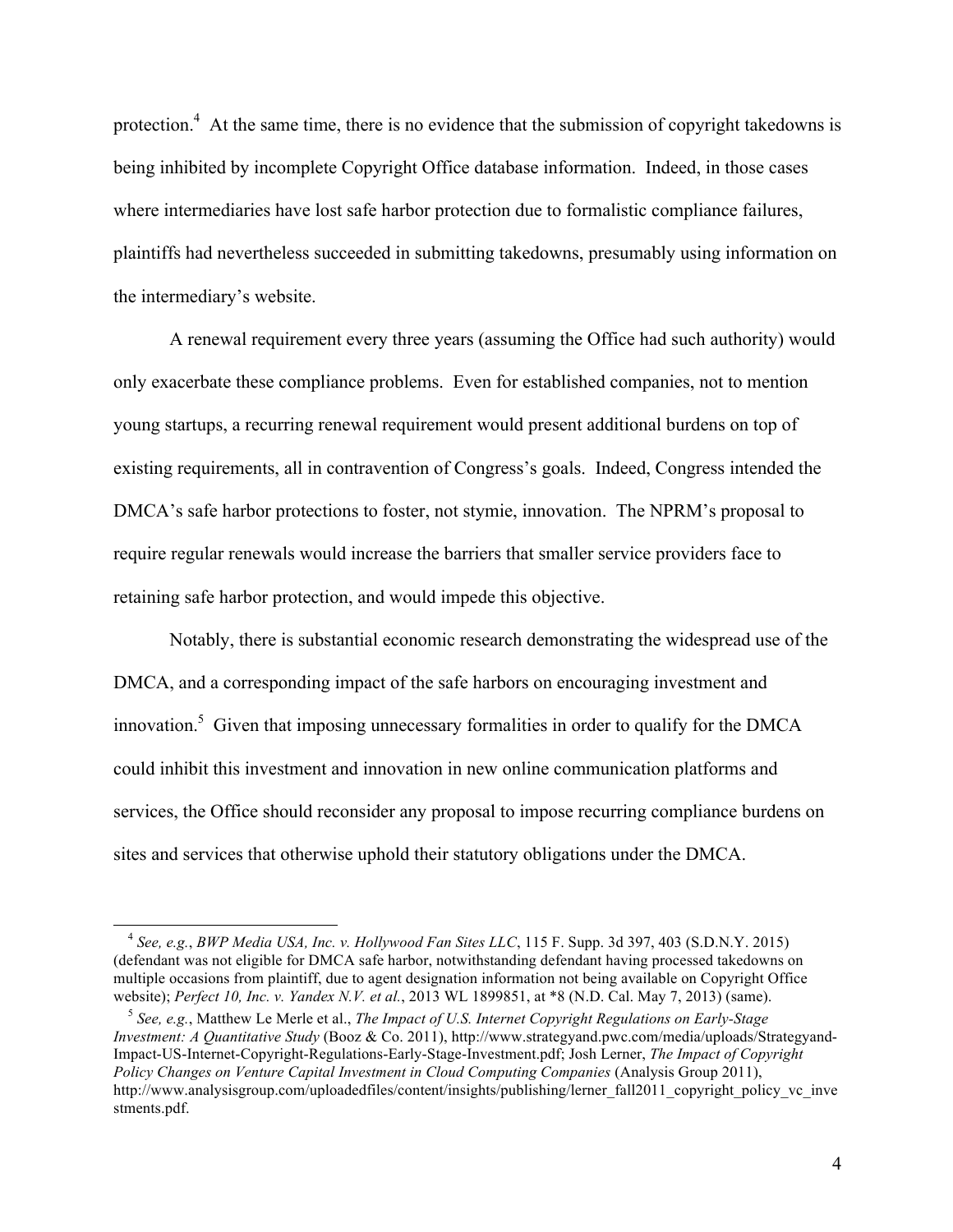**IV. Administrative convenience does not justify the renewal requirement, when Section 512 already incentivizes services to maintain accurate records.**

The proposed renewal requirement is particularly concerning because, as noted above, the failure to designate a DMCA agent has been interpreted to mean that a platform has no safe harbor whatsoever. <sup>6</sup> The consequences of an inadvertent failure to timely renew registrations may include potentially ruinous statutory damages, and this would substantially affect the large number of services that currently rely on the DMCA's protections. The NPRM states that 23,300 agent designations have been filed, and a survey of the database reflects over 90,000 individual entries.<sup>7</sup> Exposing these tens of thousands of companies to massive liability risks, merely for failure to re-submit information that the Office possesses, is a drastic response to a poorly documented problem.

The DMCA has a built-in mechanism for incentivizing companies to provide accurate information. As stated in the statute, failure to comply with the existing requirements results in the loss of service providers' safe harbor. No evidence provided by the proposed renewal requirement shows that the added burden on service providers is justified. The NPRM asserts that the proposal is necessary to maintain a database free of inactive entries, but provides no reason for how storing old information would be harmful to copyright holders or impede safe harbor protections. Furthermore, the Office itself concedes in the NPRM that the current registrations are generally accurate. Essentially, requiring registrants to re-file triennially imposes a considerable risk and administrative burden upon service providers, which may result from minor clerical or technical issues, while documenting no benefit to the public, other than

<sup>6</sup> *BWP Media USA, Inc. v. Hollywood Fan Sites LLC*, *supra* note 4.

<sup>&</sup>lt;sup>7</sup> Several months ago, CCIA calculated that agents had been designated for more than 90,000 sites, by compiling data from the Office's Directory of OSP Designated Agents. *See* CCIA Comments, In re Section 512 Study: Notice and Request for Public Comment, Docket No. RM 2015-7, at 5 (Mar. 2016).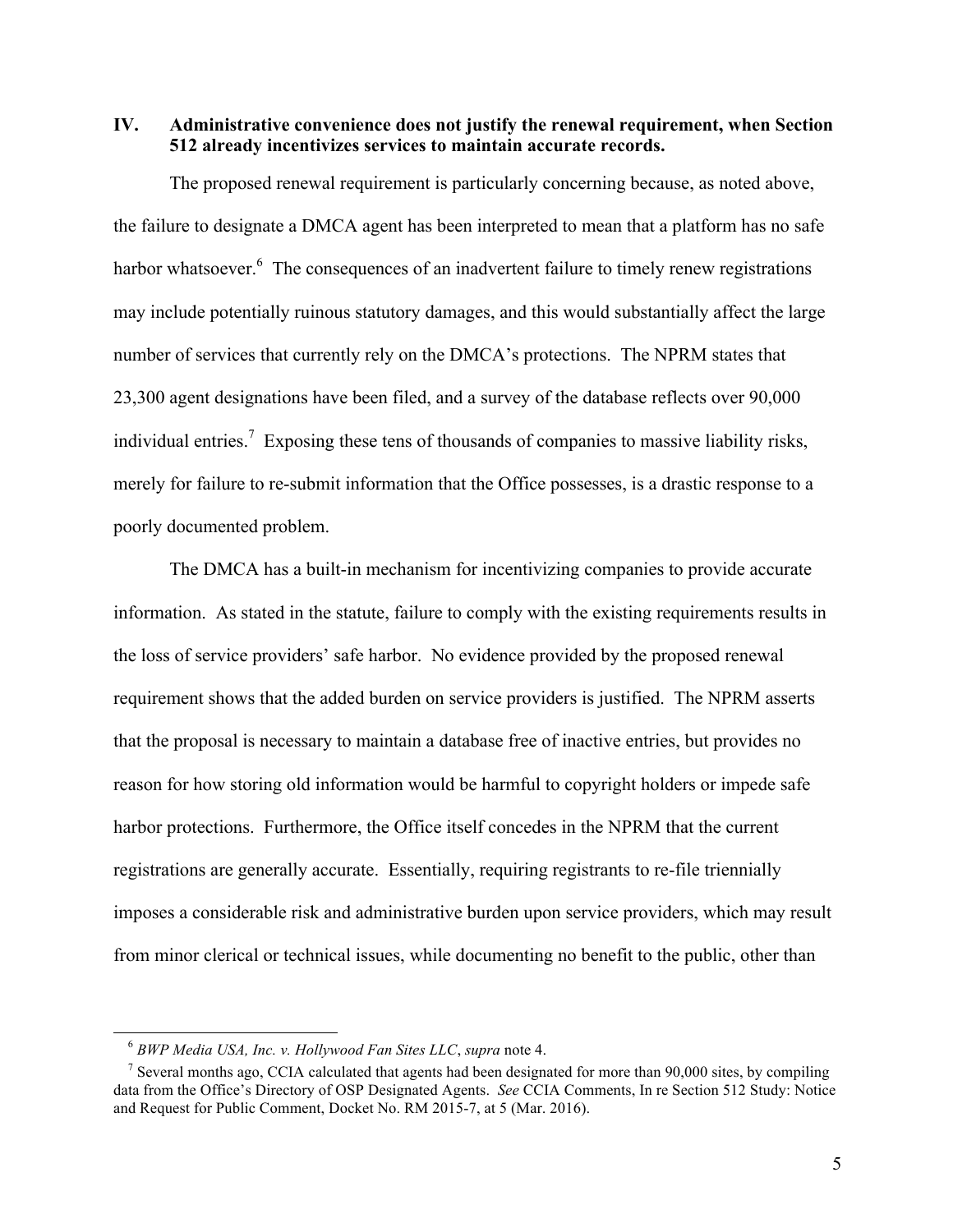the administrative convenience of the Office. $8 \text{ (Indeed, it is unclear why a defunct service's})$ presence in the database would impose a burden on either the Office or database users. If the site no longer exists, no rights holder would ever have cause to seek out that service's designated agent.) Because there are no benefits arising from the renewal requirement that would outweigh the substantial negative consequences, the Office would be unwise to proceed with expiring records, even if doing so were within its statutory capacity.

## **VI. Conditioning the protections of the Copyright Act on formalities is disfavored and should not occur absent a countervailing public interest.**

Copyright formalities were one justification for U.S. implementation of the Berne Convention, and formalities of all kinds have been criticized in recent decades, including by the Copyright Office, as a potential "trap for the unwary."<sup>9</sup> Former Register of Copyrights Barbara Ringer once commented on the copyright registration formality by observing, "My philosophy has always been to reward authors for what they do, not to punish them for what they don't do."10 The move away from formalities during the 20th century resulted from the view that, as stated in a Senate Report, they are "[a] substantial burden and expense," "[an] unclear and highly technical requirement," and "[i]n a number of cases it is the cause of inadvertent and unjust loss" of statutory protection.<sup>11</sup> Copyright formalities have thus become disfavored, even if it means (as is the case with the lack of a copyright registration renewal requirement) there is a public burden resulting from the absence of accurate copyright records.

<sup>8</sup> Eric Goldman, *WARNING: Copyright Office Resurrects Troubling Plan To Strip Websites Of 512 Safe Harbor*, May 25, 2016, http://blog.ericgoldman.org/archives/2016/05/warning-copyright-office-resurrects-troubling-plan-tostrip-websites-of-512-safe-harbor.htm.

<sup>9</sup> Copyright Office, *Orphan Works Report* (2006), at 43, 105, http://copyright.gov/orphan/orphan-report-full.pdf; 70 Fed. Reg. 3740 (Jan. 26, 2005); Vincent A. Doyle, George D. Cary, Marjorie McCannon & Barbara Ringer, *Study No. 7, Notice of Copyright* (1957), at 38, http://www.copyright.gov/history/studies/study7.pdf.

<sup>10</sup> Judith Nierman, *Barbara Ringer: 1925-1909*, Copyright Notices, Apr. 2009 (Special Edition), at 5, http://www.copyright.gov/docs/barabara-ringer-special-edition-2009-04.pdf.

 $11$  S. REP. No. 94-473, at 117-18 (1975).